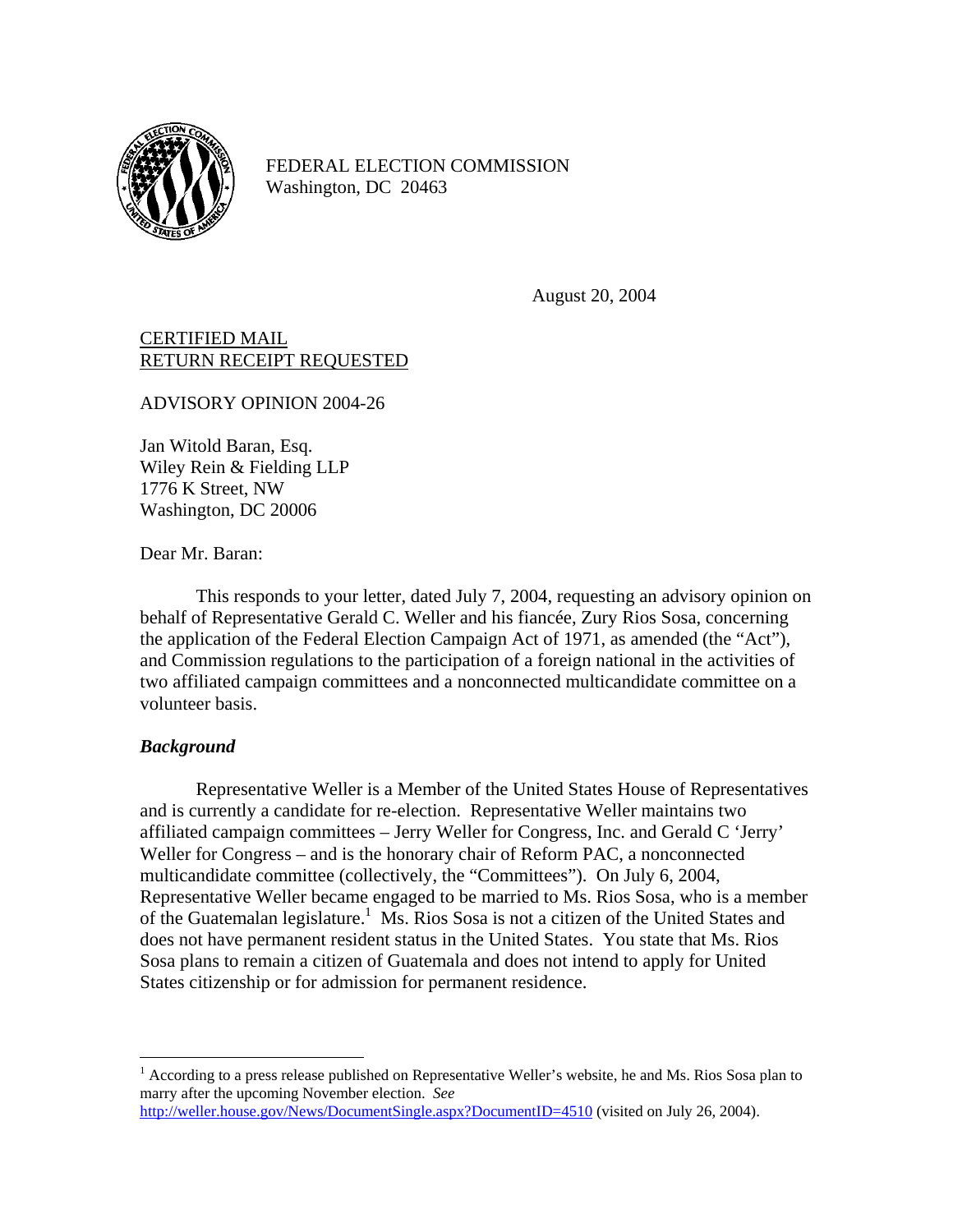AO 2004-26 Page 2

 $\overline{a}$ 

# *Question Presented*

 May Ms. Rios Sosa participate in the activities of the Committees, including decision-making, on a volunteer basis? Specifically, may Ms. Rios Sosa (1) attend Committee events; (2) participate in Committee events by speaking or by soliciting funds and support for the Committees; (3) participate in meetings with Representative Weller and Committee personnel regarding Committee events or political strategy; and (4) accompany Representative Weller to the fundraising and campaign events of other political committees, provided she has not made a contribution of her personal funds in order to attend?

### *Legal Analysis and Conclusions*

 Your request raises two separate legal issues. First, would Ms. Rios Sosa's proposed activities result in a prohibited foreign national contribution to the Committees, under  $2 \text{ U.S.C. } 441e(a)(1)(A)$ , or, in the alternative, would they come within an exception for "volunteer activities"? Second, would Ms. Rios Sosa's proposed activities constitute participation by a foreign national in the decision-making of the Committees, which is prohibited by 11 CFR 110.20(i)?

# *1. Foreign National Volunteer Activity*

The Act and Commission regulations prohibit foreign nationals, directly or indirectly, from making a "contribution or donation of money or other thing of value . . . in connection with a Federal, State, or local election." 2 U.S.C. 441e(a)(1)(A). *See also*  11 CFR 110.20(b). However, the Act and Commission regulations also provide that "[t]he term 'contribution' does not include the value of services provided without compensation by any individual who volunteers on behalf of a candidate or political committee." 2 U.S.C. 431(8)(B)(i). *See also* 11 CFR 100.74.

In Advisory Opinion 1987-25, the Commission addressed the issue of whether uncompensated volunteer services provided by a foreign national constituted a prohibited contribution. The Commission concluded that a foreign student's work for a campaign without compensation would not result in a contribution because the value of the uncompensated volunteer services was specifically exempt from the Act's definition of contribution.<sup>[2](#page-1-0)</sup> Similarly, the Commission concludes that Ms. Rios Sosa's performance of the proposed campaign-related activities you describe for the Committees without compensation would constitute exempt volunteer activity. Thus, these proposed volunteer activities would not result in the making or receipt of a prohibited contribution under the Act.

<span id="page-1-0"></span><sup>2</sup> *Compare* Advisory Opinion 1987-25 *with* Advisory Opinion 1981-51 (concluding that the Act prohibited an artist who was a foreign national from donating his uncompensated services as an artist to create an original work of art for a political committee's use in fundraising).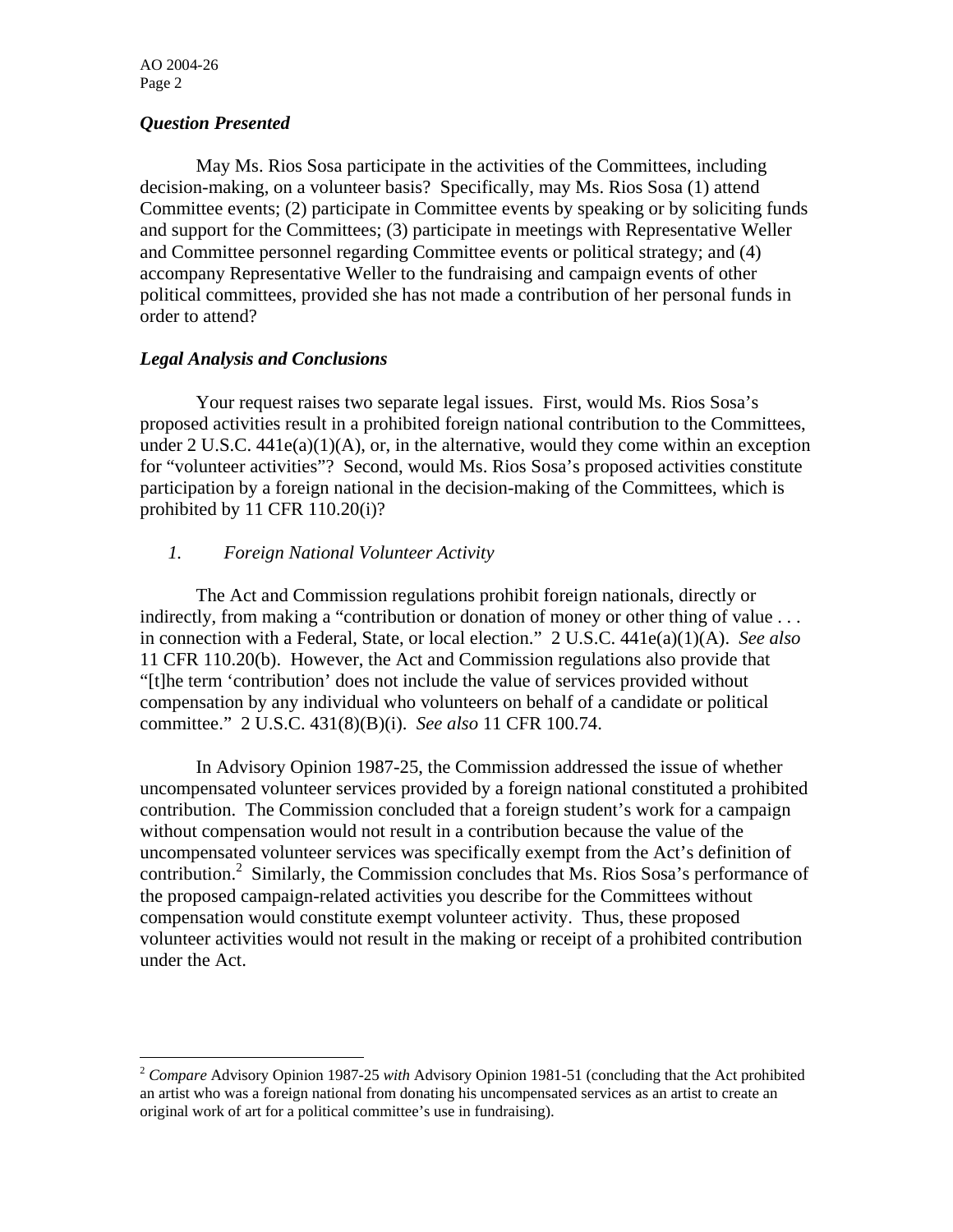# *2. Foreign National Participation in Decision-Making*

Commission regulations implementing 2 U.S.C. 441e prohibit foreign nationals from participating in the decisions of any person involving election-related activities. *See*  11 CFR 110.20(i). Such participation in decisions includes directing, dictating, controlling, or directly or indirectly participating "in the decision-making process of any person, such as a corporation, labor organization, political committee, or political organization with regard to such person's Federal or non-Federal election-related activities, such as decisions concerning the making of contributions, donations, expenditures, or disbursements in connection with elections for any Federal, State, or local office or decisions concerning the administration of a political committee." *Id.* This broad prohibition encompasses foreign national involvement in the management of any political committee, and its decisions regarding its receipts and disbursements in connection with Federal and non-Federal elections. Explanation and Justification for Regulations on Contribution Limitations and Prohibitions, 67 Fed. Reg. 69946 (Nov. 19, 2002). Therefore, Ms. Rios Sosa must not participate in Congressman Weller's decisions regarding his campaign activities. She must also refrain from managing or participating in the decisions of the Committees.

With regard to the four types of activities about which you inquire, the Commission concludes that Ms. Rios Sosa may, as an uncompensated volunteer, take part in these Committee activities as long as she does not participate in the Committees' decision-making processes. First, the Commission concludes that Ms. Rios Sosa may attend Committee events, such as campaign rallies, debates, other public appearances, and fundraisers. Second, as an uncompensated volunteer, she may solicit funds from persons who are not foreign nationals. As an uncompensated volunteer, Ms. Rios Sosa may also give speeches at Committee events. Third, Ms. Rios Sosa may attend meetings with Representative Weller and Committee personnel regarding Committee events or political strategy. She may not, however, be involved in the management of the Committees.

Finally, Ms. Rios Sosa may accompany Representative Weller and attend fundraising and campaign events of other political committees, provided she does not make a contribution of her personal funds in order to attend. However, her participation in such events is subject to the same limitations detailed above that govern her participation in events of the Committees.

This response constitutes an advisory opinion concerning the application of the Act and Commission regulations to the specific transaction or activity set forth in your request. *See* 2 U.S.C. 437f. The Commission emphasizes that, if there is a change in any